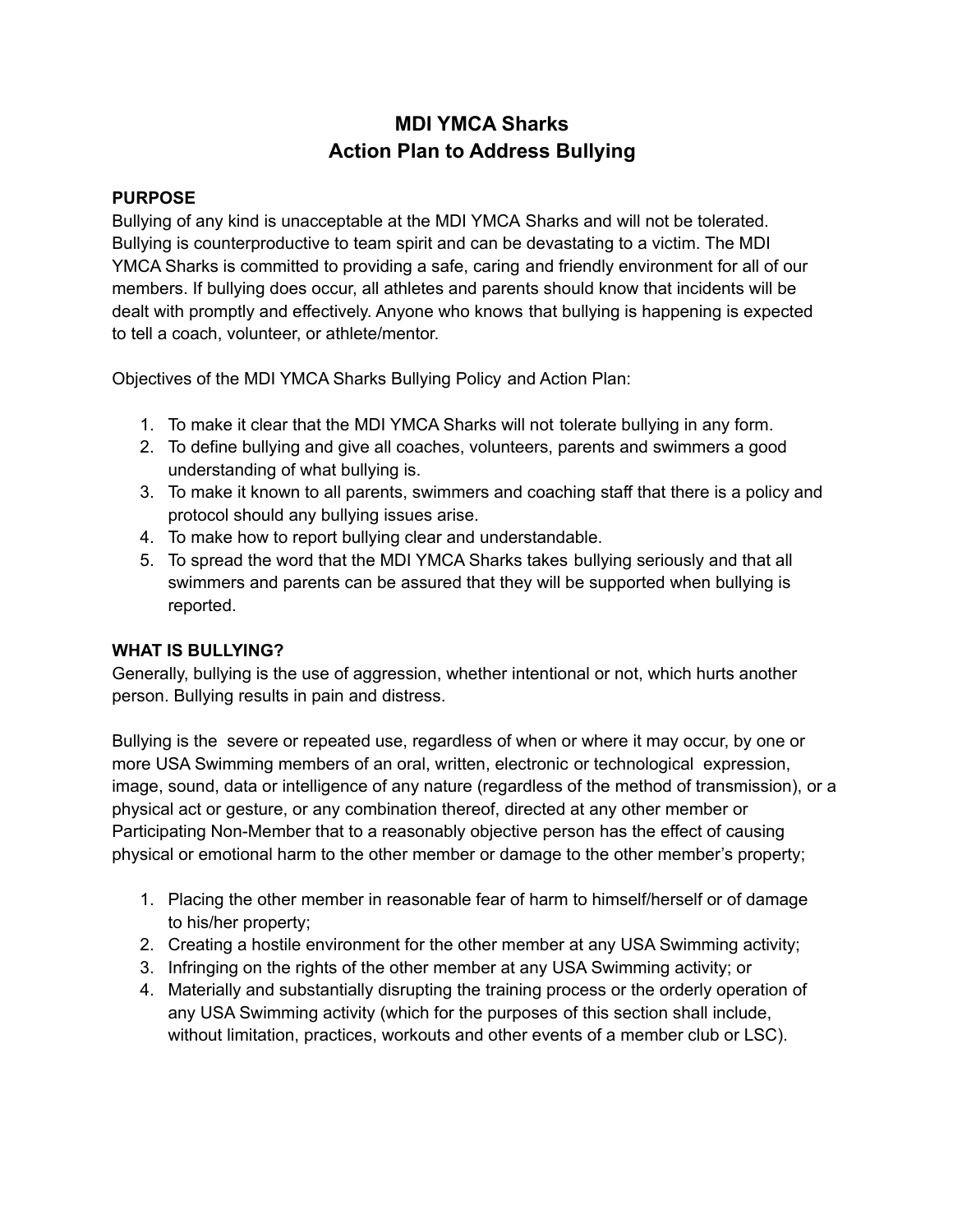### **REPORTING PROCEDURE**

An athlete who feels that he or she has been bullied is asked to do one or more of the following things:

- Talk to your parents;
- Talk to your Coach or other designated individual;
- Write a letter or email to the Coach or other designated individual;
- Make a report to the USA Swimming Safe Sport staff.

There is no express time limit for initiating a complaint under this procedure, but every effort should be made to bring the complaint to the attention of the appropriate club leadership as soon as possible to make sure that memories are fresh and behavior can be accurately recalled and the bullying behavior can be stopped as soon as possible.

# **HOW WE HANDLE BULLYING**

If bullying is occurring during team-related activities, we **STOP BULLYING ON THE SPOT** using the following steps:

- 1. Intervene immediately. It is okay to get another adult to help.
- 2. Separate the kids involved.
- 3. Make sure everyone is safe.
- 4. Meet any immediate medical or mental health needs.
- 5. Stay calm. Reassure the kids involved, including bystanders.
- 6. Model respectful behavior when you intervene.

If bullying is occurring within the MDI YMCA Sharks or it is reported to be occurring the MDI YMCA Sharks, we address the bullying by **FINDING OUT WHAT HAPPENED** and **SUPPORTING THE KIDS INVOLVED** using the following approach:

## **FINDING OUT WHAT HAPPENED**

- **1. First, we get the facts.**
	- a. Keep all the involved children separate.
	- b. Get the story from several sources, both adults and kids.
	- c. Listen without blaming.
	- d. Don't call the act "bullying" while you are trying to understand what happened.
	- e. It may be difficult to get the whole story, especially if multiple athletes are involved or the [bullying](http://www.stopbullying.gov/cyberbullying/index.html) involves social bullying or cyber bullying. Collect all available information.
- **2. Then, we determine if it's bullying.** There are many [behaviors](http://www.stopbullying.gov/what-is-bullying/related-topics/index.html) that look like bullying but require different approaches. It is important to determine whether the situation is bullying or something else.
	- a. Review the USA Swimming definition of bullying;
	- b. To determine if the behavior is bullying or something else, consider the following questions: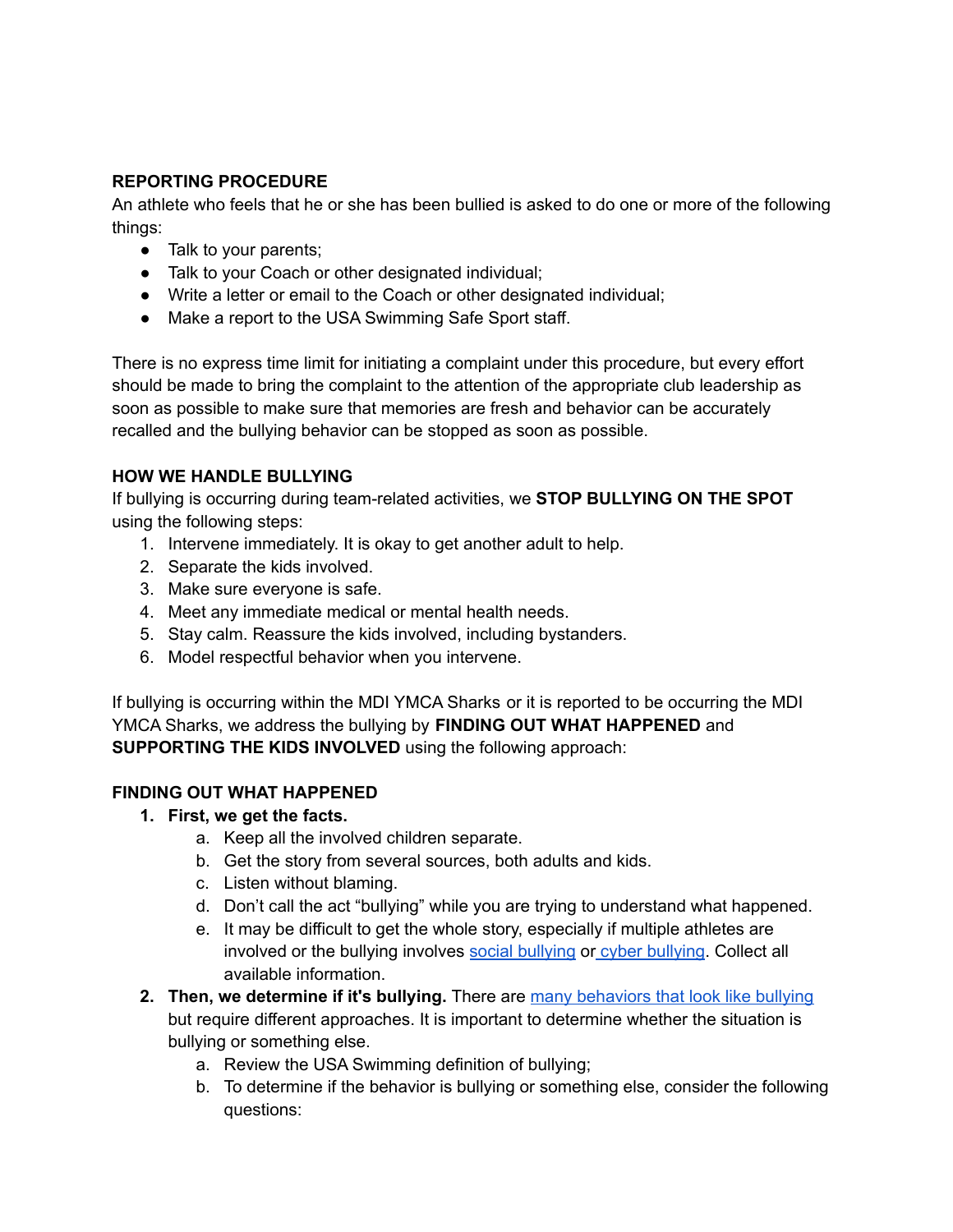- i. What is the history between the kids involved?
- ii. Have there been past conflicts?
- iii. Is there a power imbalance? Remember that a power imbalance is not limited to physical strength. It is sometimes not easily recognized. If the targeted child feels like there is a power imbalance, there probably is.
- iv. Has this happened before? Is the child worried it will happen again?
- c. Remember that it may not matter "who started it." Some kids who are bullied may be seen as annoying or provoking, but this does not excuse the bullying behavior.
- d. Once you have determined if the situation is bullying, support all of the kids involved.

### **SUPPORTING THE KIDS INVOLVED**

### **1. Support the kids who are being bullied**

- a. Listen and focus on the child. Learn what's been going on and show you want to help. Assure the child that bullying is not their fault.
- b. Work together to resolve the situation and protect the bullied child. The child, parents, and fellow team members and coaches may all have valuable input. It may help to:
	- i. Ask the child being bullied what can be done to make him or her feel safe. Remember that changes to routine should be minimized. He or she is not at fault and should not be singled out. For example, consider rearranging lane assignments for everyone. If bigger moves are necessary, such as switching practice groups, the child who is bullied should not be forced to change.
	- ii. Develop a game plan. Maintain open communication between the Club and parents. Discuss the steps that will be taken and how bullying will be addressed going forward.
- c. Be persistent. Bullying may not end overnight. Commit to making it stop and consistently support the bullied child.

### **2. Address bullying behavior**

- a. Make sure the child knows what the problem behavior is. Young people who bully must learn their behavior is wrong and harms others.
- b. Show kids that bullying is taken seriously. Calmly tell the child that bullying will not be tolerated. Model respectful behavior when addressing the problem.
- c. Work with the child to understand some of the reasons he or she bullied. For example:
	- i. Sometimes children bully to fit in or just to make fun of someone is a little different from them. In other words, there may be some insecurity involved.
	- ii. Other times kids act out because something else—issues at home, abuse, stress—is going on in their lives. They also may have been bullied. These kids may be in need of additional support.